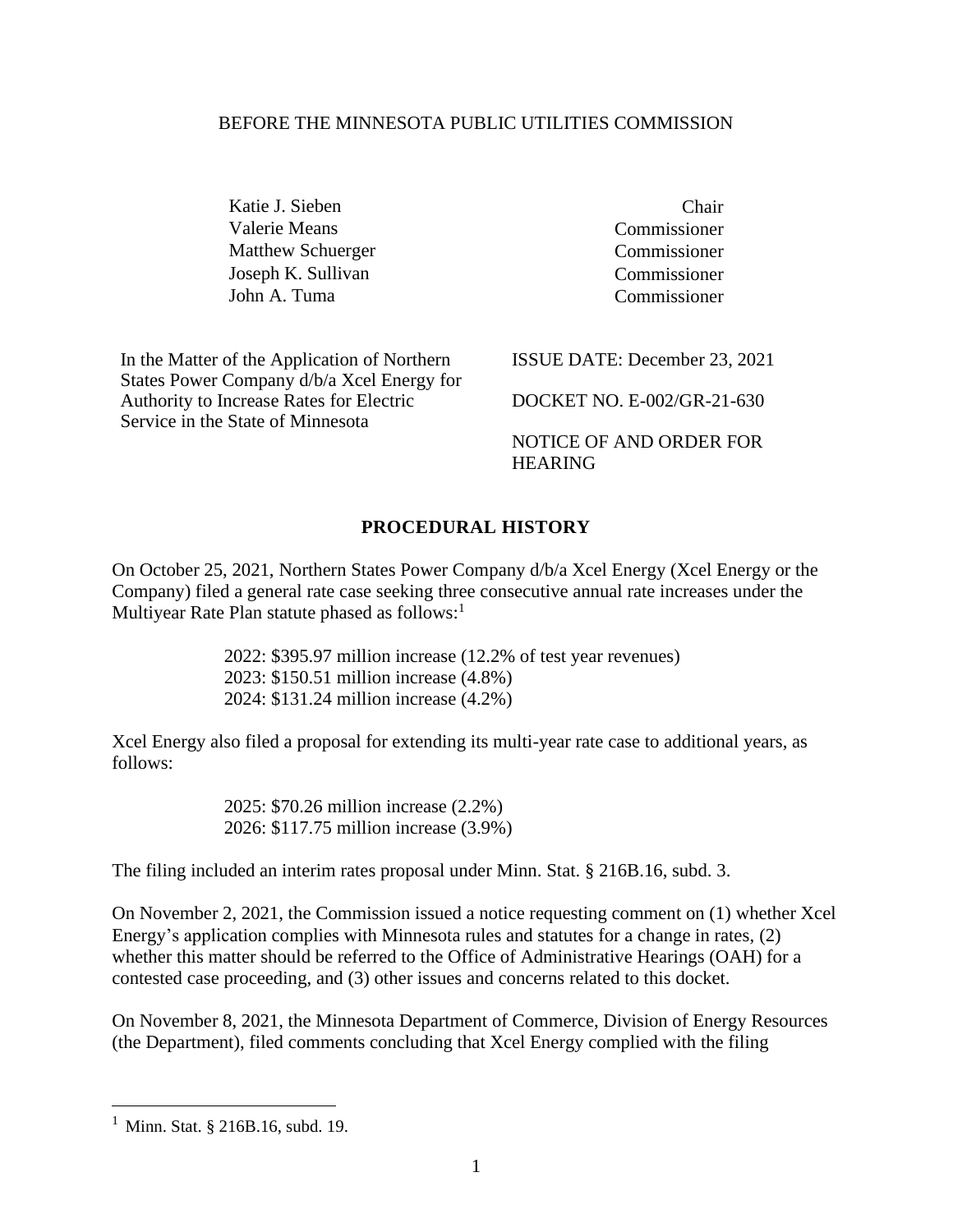requirements. The Department and the Xcel Large Industrials (XLI) recommended that the Commission refer the general rate case to OAH for a contested-case proceeding.<sup>2</sup>

On December 8 and 9, 2021, the Commission met to consider this matter.

## **FINDINGS AND CONCLUSIONS**

#### **I. Summary**

In this order, the Commission refers the general rate case to OAH for a contested-case proceeding. By separate order, the Commission has (1) accepted the filing and suspended the proposed rate change, and  $(2)$  set interim rates.<sup>3</sup>

#### **II. Jurisdiction and Referral for a Contested-Case Proceeding**

The Commission has jurisdiction over the proposed rate changes of public utilities under Minn. Stat. § 216B.16. If the Commission is unable to resolve all significant issues regarding the reasonableness of the proposed rates based on the filing alone, the Commission is to refer the matter to OAH for a contested-case proceeding.<sup>4</sup>

The Commission finds that it cannot satisfactorily resolve all questions regarding the reasonableness of the proposed rates on the basis of Xcel Energy's filing. The Commission will therefore refer the matter to OAH for a contested-case proceeding.

## **III. Issues to be Addressed**

In the course of this case, the Commission expects the parties will thoroughly develop a full record addressing, at a minimum, the following issues:

- 1. Whether the test year revenue increase sought by the Company is reasonable or will result in unreasonable or excessive earnings.
- 2. Whether the rate design proposed by the Company is reasonable.
- 3. Whether the Company's proposed capital structure and return-on-equity are reasonable.
- 4. Issues from past Commission orders.

<sup>&</sup>lt;sup>2</sup> XLI is an *ad hoc* consortium of large industrial customers Xcel Energy, consisting for purposes of this filing of Flint Hills Resources Pine Bend, LLC; Marathon Petroleum Corporation; and USG Interiors, Inc.

<sup>&</sup>lt;sup>3</sup> See Order Accepting Filing, Suspending Rates, and Extending Timeline; and Order Setting Interim Rates, both entered in this docket on this date.

<sup>4</sup> Minn. Stat. § 216B.16, subd. 2.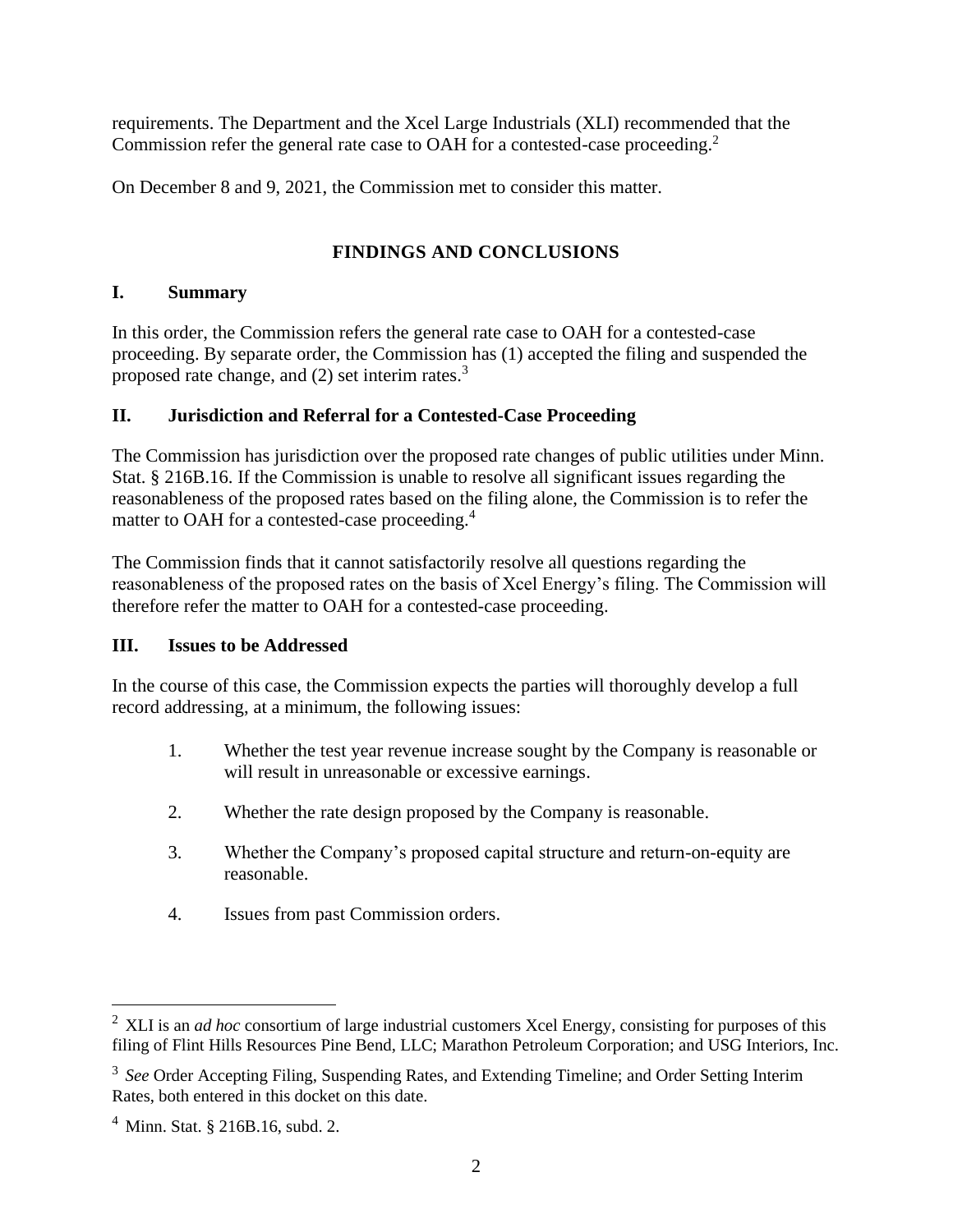- 5. Reasons for significant changes since the last rate case, including but not limited to, the following:
	- a. \$31.4 million increase in power production costs,
	- b. \$24.5 million increase in transmission costs,
	- c. \$17.8 million increase in distribution costs,
	- d. \$26.2 million increase in customer service and information costs, and
	- e. \$41.7 million increase in administrative and general costs.
- 6. What interest rate should be applied to any prospective interim rate refunds.
- 7. How proposed rates align with the State's energy policy goals, including those articulated in Minn. Stat. § 216C.05.
- 8. Decisions made in *In the Matter of Xcel Energy's Petition for Approval of a Workforce Training and Development Program Pilot*, Docket No. E-002/M-21-558, to ensure they are properly reflected in the 2022 Test Year.
- 9. Any other issues identified by the Commission.

## **IV. Procedural Outline**

## **A. Administrative Law Judge**

The Administrative Law Judge (ALJ) assigned to this case is Christa Moseng. Her address is as follows:

> Administrative Law Judge Christa Moseng Office of Administrative Hearings 600 North Robert Street St. Paul, Minnesota

Her mailing address is as follows:

Administrative Law Judge Christa Moseng P.O. Box 64620 St. Paul, Minnesota 55164-0620

She can be reached through her legal assistant, Michelle Severson, at 651-361-7874 or michelle.severson@state.mn.us.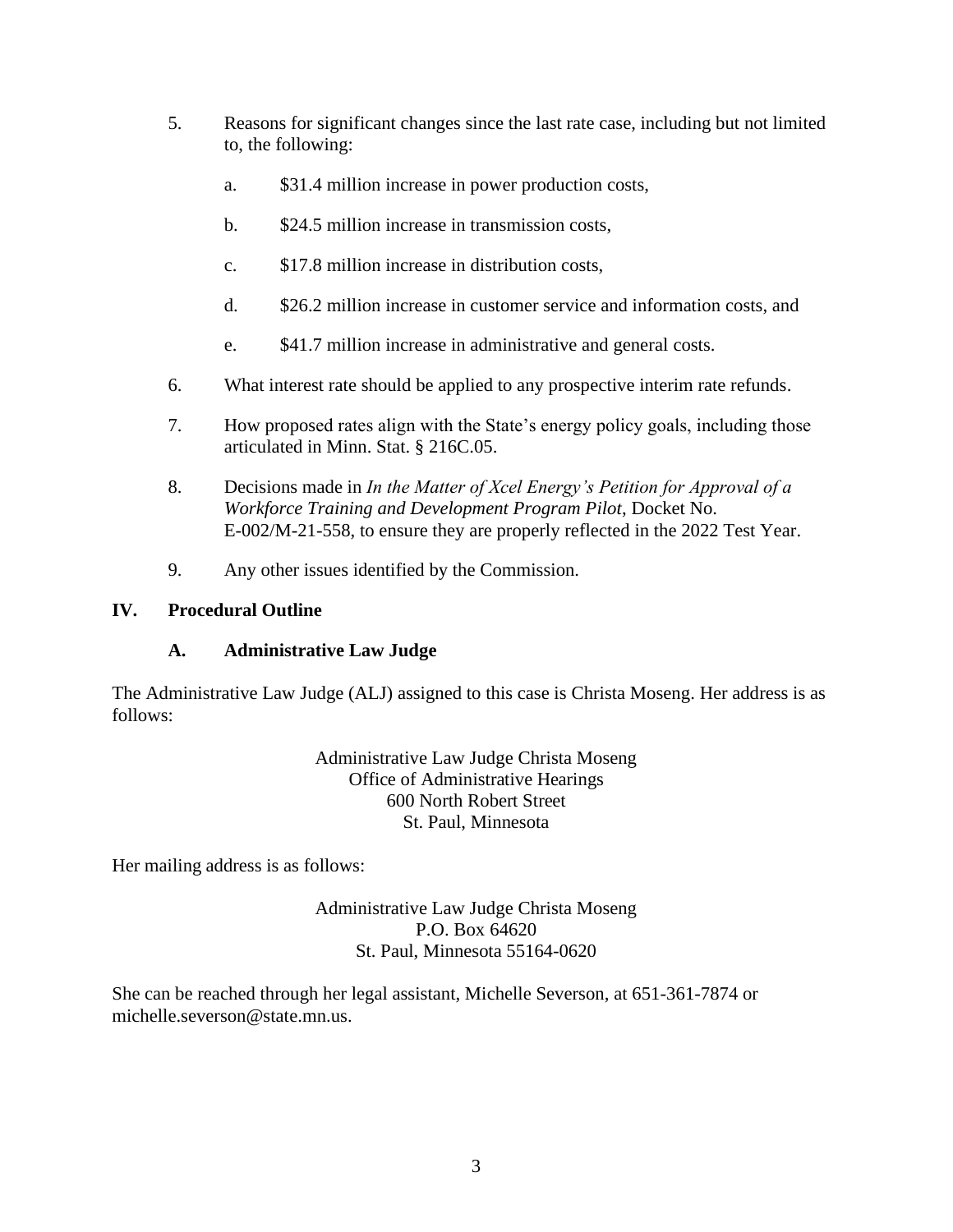# **B. Hearing Procedure**

## • *Controlling Statutes and Rules*

Hearings in this matter will be conducted in accordance with the Minnesota Administrative Procedure Act, Minn. Stat. §§ 14.57–14.62; the rules of the Office of Administrative Hearings, Minn. R. 1400.5100–1400.8400; and, to the extent that they are not superseded by those rules, the Commission's Rules of Practice and Procedure, Minn. R. 7829.0100–7829.4000.

These rules and statutes can be accessed free of charge through the State of Minnesota's website at [www.revisor.mn.gov/pubs.](http://www.revisor.mn.gov/pubs) If you would like to order hardbound books of Minnesota's statutes or rules, please contact the Office of the Revisor of Statutes at 651-645-1224, ext. 107, or [https://www.mngovpublications.com/home.asp.](https://www.mngovpublications.com/home.asp)

OAH conducts contested-case proceedings in accordance with the Minnesota Rules of Professional Conduct and the Professionalism Aspirations adopted by the Minnesota State Bar Association.

## • *Right to Counsel and to Present Evidence*

In these proceedings, parties may be represented by counsel, may appear on their own behalf, or may be represented by another person of their choice, unless otherwise prohibited as the unauthorized practice of law. They have the right to present evidence, conduct crossexamination, and make written and oral argument. Under Minn. R. 1400.7000, they may obtain subpoenas to compel the attendance of witnesses and the production of documents.

Parties should bring to the hearing all documents, records, and witnesses necessary to support their positions.

## • *Discovery and Informal Disposition*

Any questions regarding discovery under Minn. R. 1400.6700–1400.6800 or informal disposition under Minn. R. 1400.5900 should be directed to Jorge Alonso at 651-201-2258, jorge.alonso@state.mn.us, or

> Jorge Alonso Minnesota Public Utilities Commission 121 7th Place East, Suite 350 St. Paul, Minnesota 55101-2147.

• *Protecting Not-Public Data*

State agencies are required by law to keep some data not public. Parties must advise the ALJ if not-public data is offered into the record. They should take note that any not-public data admitted into evidence may become public unless a party objects and requests relief under Minn. Stat. § 14.60, subd. 2.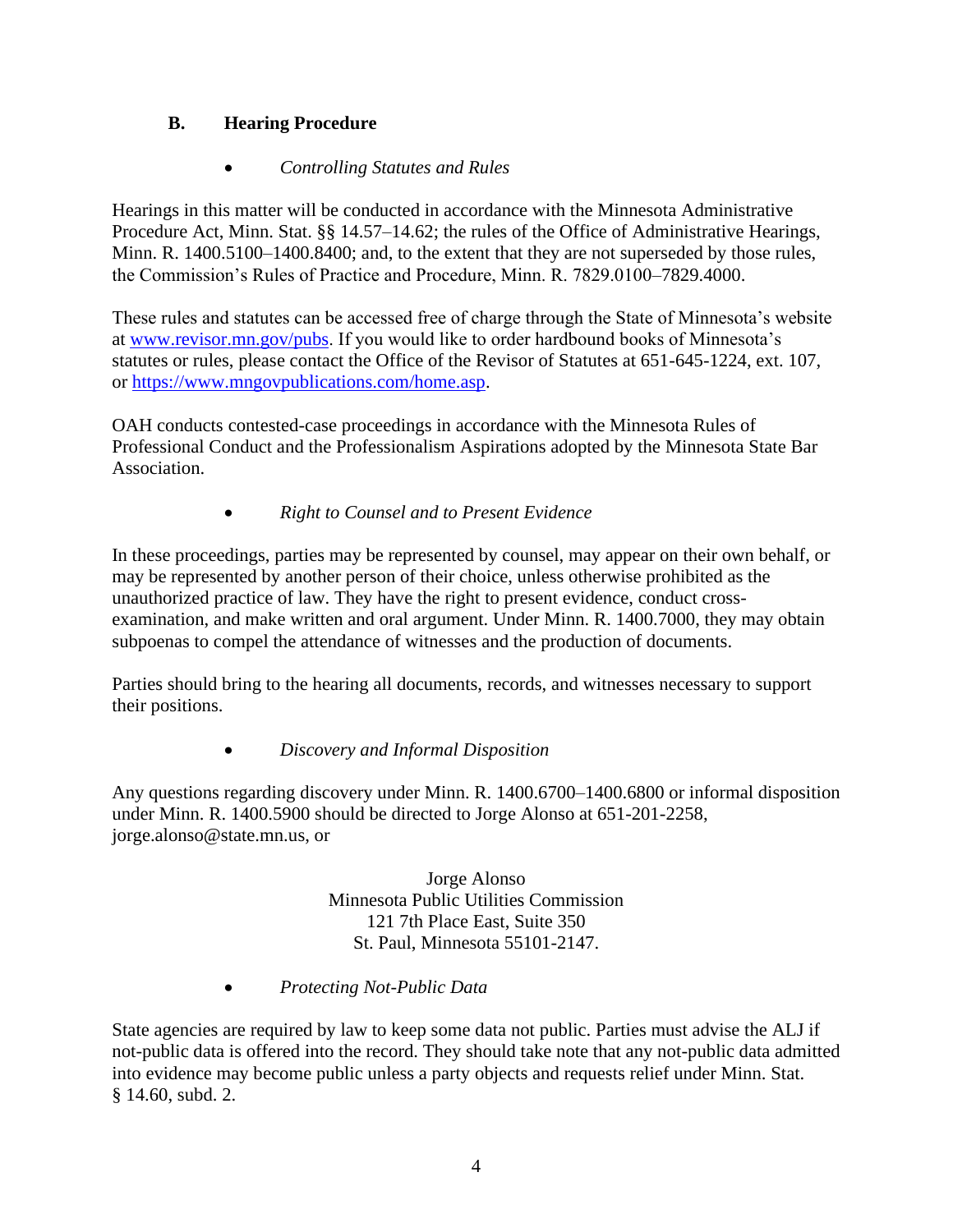## • *Accommodations for Disabilities; Interpreter Services*

At the request of any individual, this agency will make accommodations to ensure that the hearing in this case is accessible. The agency will appoint a qualified interpreter if necessary. Persons must promptly notify the ALJ if an interpreter is needed.

# • *Scheduling Issues*

The times, dates, and places of public and evidentiary hearings in this matter will be set by order of the ALJ after consultation with the Commission and intervening parties.

• *Notice of Appearance*

Any party intending to appear at the hearing must file a notice of appearance (Attachment A) with the ALJ within 20 days of the date of this Notice of and Order for Hearing.

• *Sanctions for Non-Compliance*

Failure to appear at a prehearing conference, a settlement conference, or the hearing, or failure to comply with any order of the ALJ, may result in facts or issues being resolved against the party who fails to appear or comply.

# **C. Parties and Intervention**

The current parties to this case are the Company, the Department, the Office of the Attorney General—Residential Utilities Division, Suburban Rate Authority, the Citizens Utility Board of Minnesota, and XLI. Other persons wishing to become formal parties shall promptly file petitions to intervene with the ALJ. They shall serve copies of such petitions on all current parties and on the Commission. $5$ 

## **D. Prehearing Conference**

A prehearing conference will be held on January 10, 2022, at 9:30 a.m., via telephone, using the following call-in information:

Call-in Number: 1-888-742-5095 Conference Code: 181 033 4807#

Persons participating in the prehearing conference should be prepared to discuss time frames, scheduling, discovery procedures, and similar issues. Potential parties are invited to attend the pre-hearing conference and to file their petitions to intervene as soon as possible.

<sup>5</sup> Minn. R. 1400.6200.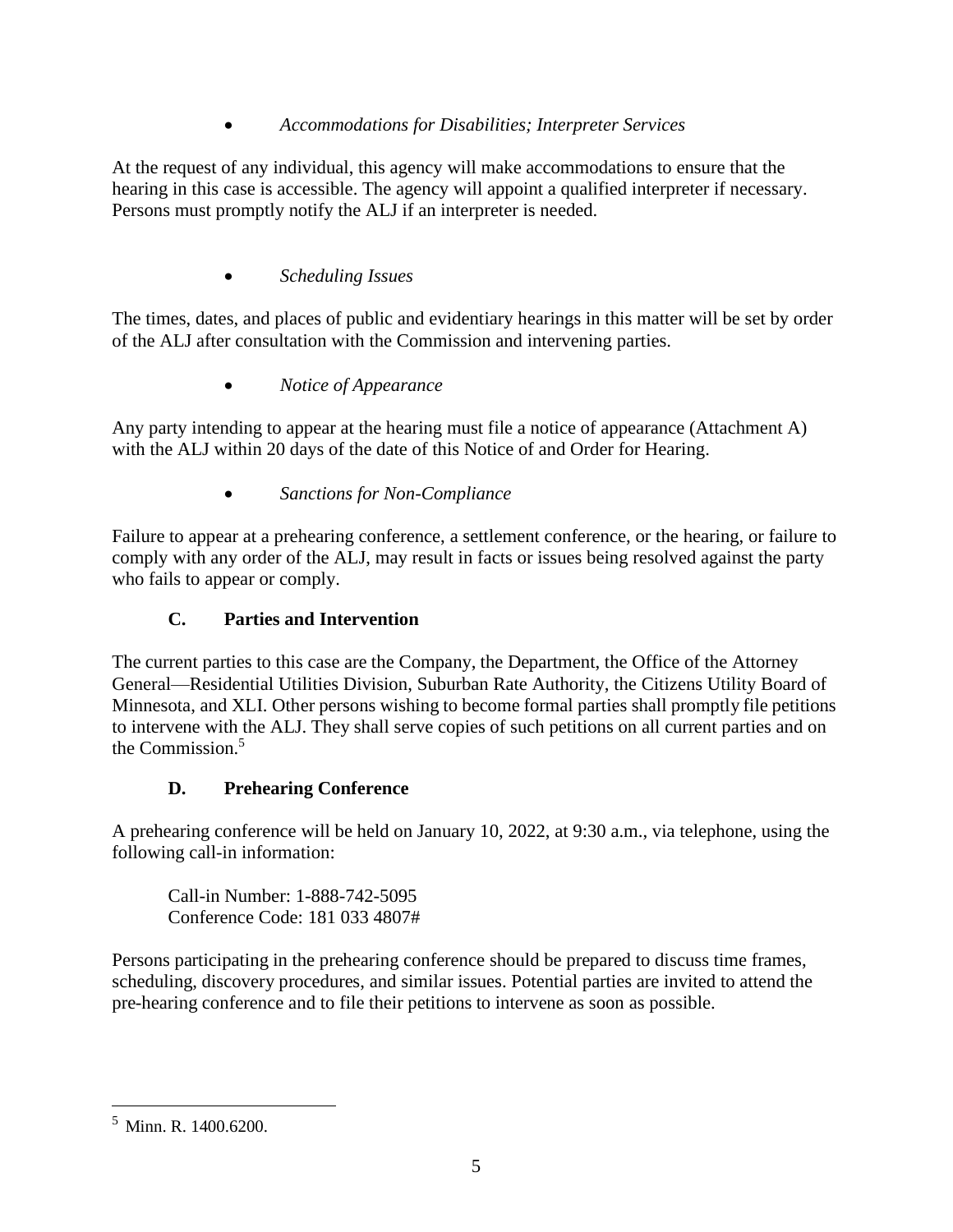## **E. Time Constraints**

The Commission is required to act on substantially complete rate case filings within ten months, although this ten-month period can be extended under certain circumstances. Minn. Stat. § 216B.16, subd. 2(f), grants up to 90 more days if the Commission finds that it has insufficient time to make a final determination due to the need to make determinations in other pending rate cases, and § 216B.16, subd. 19(f) provides another additional 90 days if a utility proposes a multiyear rate plan, to address the added complexity these plans entail. In addition, at the hearings on December 8 and 9, Xcel Energy agreed to extend the Commission's order deadline to May 30, 2023. The Commission will accept Xcel Energy's proposal.

The Commission therefore asks OAH to conduct a contested-case proceeding in light of these time constraints and requests that the ALJ submit the final report on or before March 1, 2023, to permit adequate consideration of the case by the Commission.

## **V. Application of Ethics in Government Act**

The lobbying provisions of the Ethics in Government Act, Minn. Stat. § 10A.01 *et seq.*, apply to general rate cases. Persons appearing in this proceeding may be subject to registration, reporting, and other requirements set forth in that Act. All persons appearing in this case are urged to refer to the Act and to contact the Campaign Finance and Public Disclosure Board with any questions at 651-539-1190.

## **VI.** *Ex Parte* **Communications**

Restrictions on *ex parte* communications with Commissioners and reporting requirements regarding such communications with Commission staff apply to this proceeding from the date of this order. Those restrictions and reporting requirements are set forth at Minn. R. 7845.7300– 7845.7400, which all parties are urged to consult.

## **VII. Notices Required; Delegation of Authority**

Finally, the rate case statute and the Commission's rules require comprehensive notice of proposed general rate increases. Those notices are required in the ordering paragraphs below. To promote administrative efficiency, the Commission will delegate to the Executive Secretary the authority to approve notices, bill inserts, and bill format for the duration of this proceeding.

## **ORDER**

- 1. The Commission hereby refers this case to the Office of Administrative Hearings for a contested-case proceeding, as set forth above.
- 2. This order will be served on Northern States Power Company d/b/a Xcel Energy (Xcel Energy), which shall mail copies of the order to all municipalities, counties, and local governing bodies in its Minnesota service area.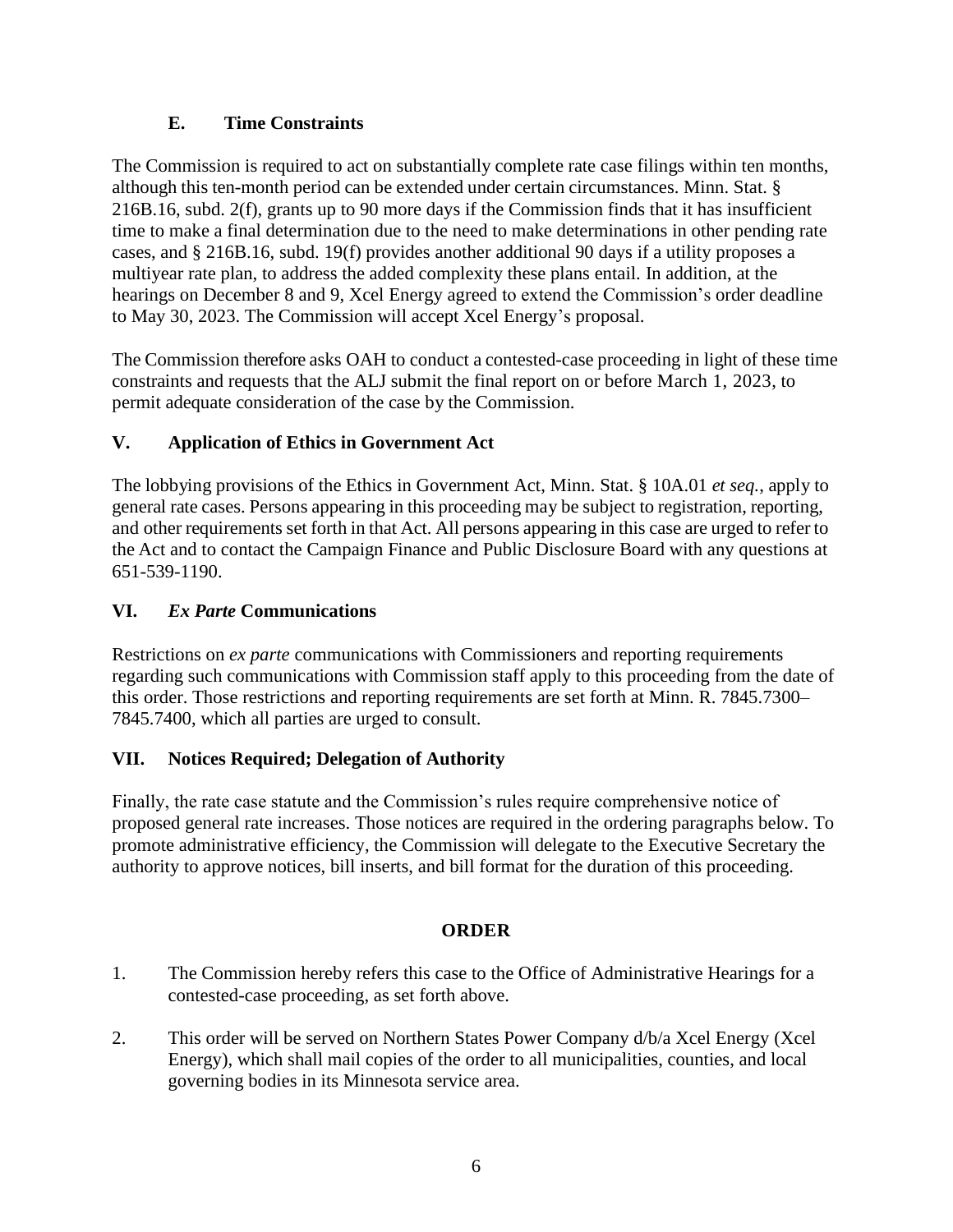- 3. Public hearings shall be held in this matter at locations within the service area of Xcel Energy.
- 4. Xcel Energy shall give the following notices of the evidentiary and public hearings:
	- a. Individual written notice to each customer, which may be in the form of a bill insert, and shall be served at least ten days before the first day of hearings;
	- b. Written notice to the governing bodies of all municipalities, counties, and local governing bodies in the area affected and to all parties in Xcel Energy's last two rate cases. These notices shall be mailed at least ten days before the first day of hearings.
	- c. Display advertisements in legal newspapers of affected counties and other newspapers of general circulation within Xcel Energy's Minnesota service area. These advertisements shall appear at least ten days before the first day of hearings. They shall include the heading **RATE INCREASE NOTICE**, which shall appear in bold face type no smaller than 30 points.
	- d. Xcel Energy shall submit proposed notices for Commission approval prior to publication or service.
- 5. The Commission delegates to the Executive Secretary the authority to approve notices, bill inserts, and bill format for the duration of this proceeding.
- 6. This order shall become effective immediately.

BY ORDER OF THE COMMISSION

William Auff

Will Seuffert Executive Secretary



This document can be made available in alternative formats (e.g., large print or audio) by calling 651.296.0406 (voice). Persons with hearing or speech impairment may call using their preferred Telecommunications Relay Service or email [consumer.puc@state.mn.us](mailto:consumer.puc@state.mn.us) for assistance.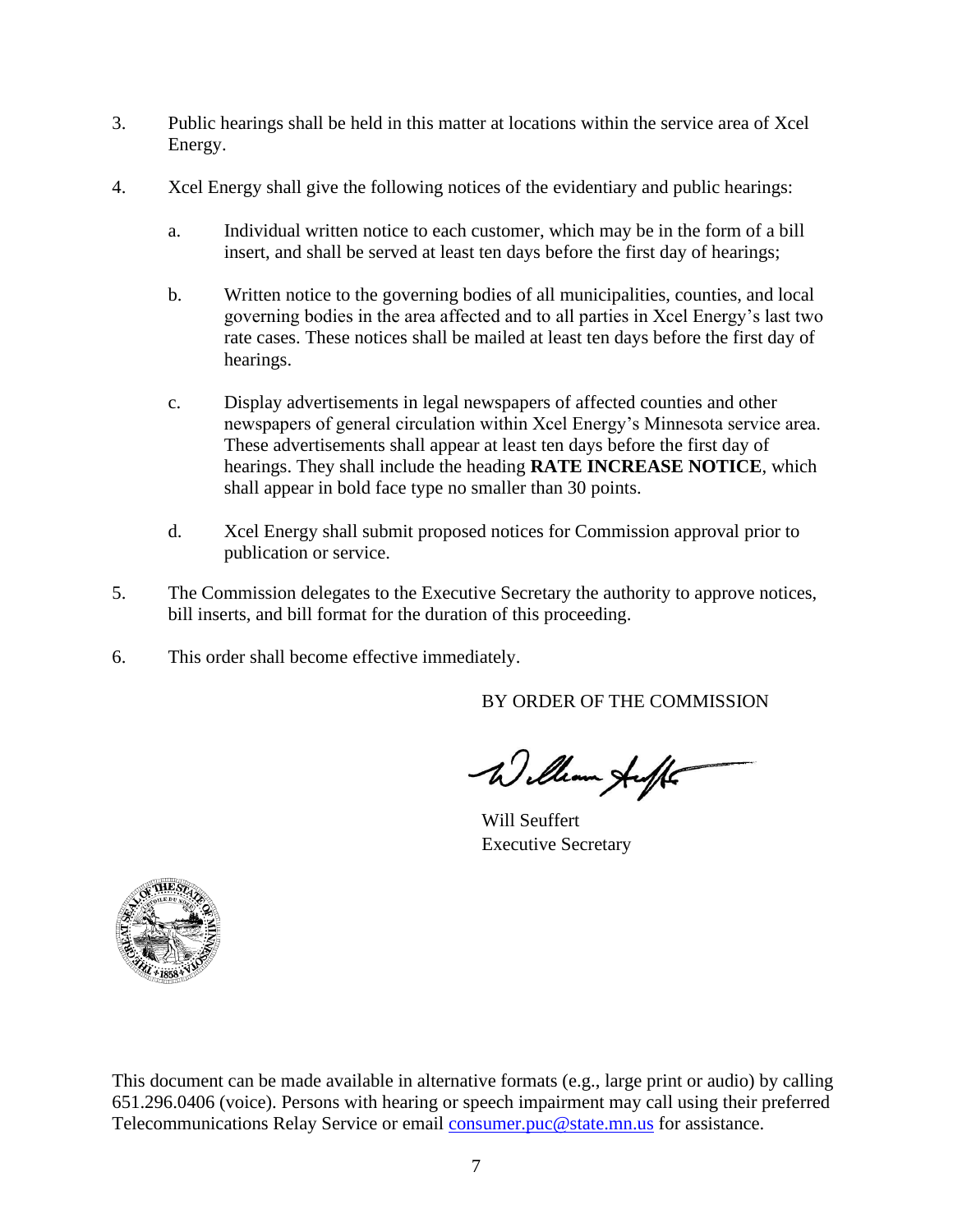

**ATTACHMENT A** OAH Docket Number: 22-2500-37994

#### STATE OF MINNESOTA OFFICE OF ADMINISTRATIVE HEARINGS

In the Matter of the Application of Northern States Power Company d/b/a Xcel Energy for Authority to Increase Rates for Electric Service in the State of Minnesota

**NOTICE OF APPEARANCE**

#### **PLEASE TAKE NOTICE that**:

1. The party/agency named below (Party/Agency) will appear at the prehearing conference and all subsequent proceedings in the above-entitled matter.

2. By providing its email address below, the Party/Agency acknowledges that it has read and agrees to the terms of the Office of Administrative Hearings' e-Filing policy and chooses to opt into receiving electronic notice from the Office of Administrative Hearings in this matter. **Note: Provision of an email address DOES NOT constitute consent to electronic service from any opposing party or agency in this proceeding.<sup>1</sup>**

3. The Party/Agency agrees to use best efforts to provide the Office of Administrative Hearings with the email address(es) for opposing parties and their legal counsel.

| Party's/Agency's Name: 2008 2012 2022 2023 2024 2022 2023 2024 2022 2023 2024 2022 2023 2024 2022 2023 2024 20 |                                              |
|----------------------------------------------------------------------------------------------------------------|----------------------------------------------|
|                                                                                                                |                                              |
|                                                                                                                |                                              |
|                                                                                                                |                                              |
|                                                                                                                |                                              |
|                                                                                                                |                                              |
|                                                                                                                |                                              |
|                                                                                                                |                                              |
|                                                                                                                |                                              |
|                                                                                                                |                                              |
|                                                                                                                |                                              |
|                                                                                                                | <b>Signature of Party/Agency or Attorney</b> |

<sup>&</sup>lt;sup>1</sup> In order to opt in to electronic notice, this form must be emailed to **OAH.efiling.support@state.mn.us**. If the party does not wish to opt in to electronic notice, this form may be filed with the Office of Administrative Hearings via facsimile, U.S. Mail, or personal service. *See* Minn. Stat. § 14.58, Minn. R. 1400.5550, subps. 2-5.

Note: This form must be served upon the opposing party/agency. Counsel may not withdraw from representation without written notice.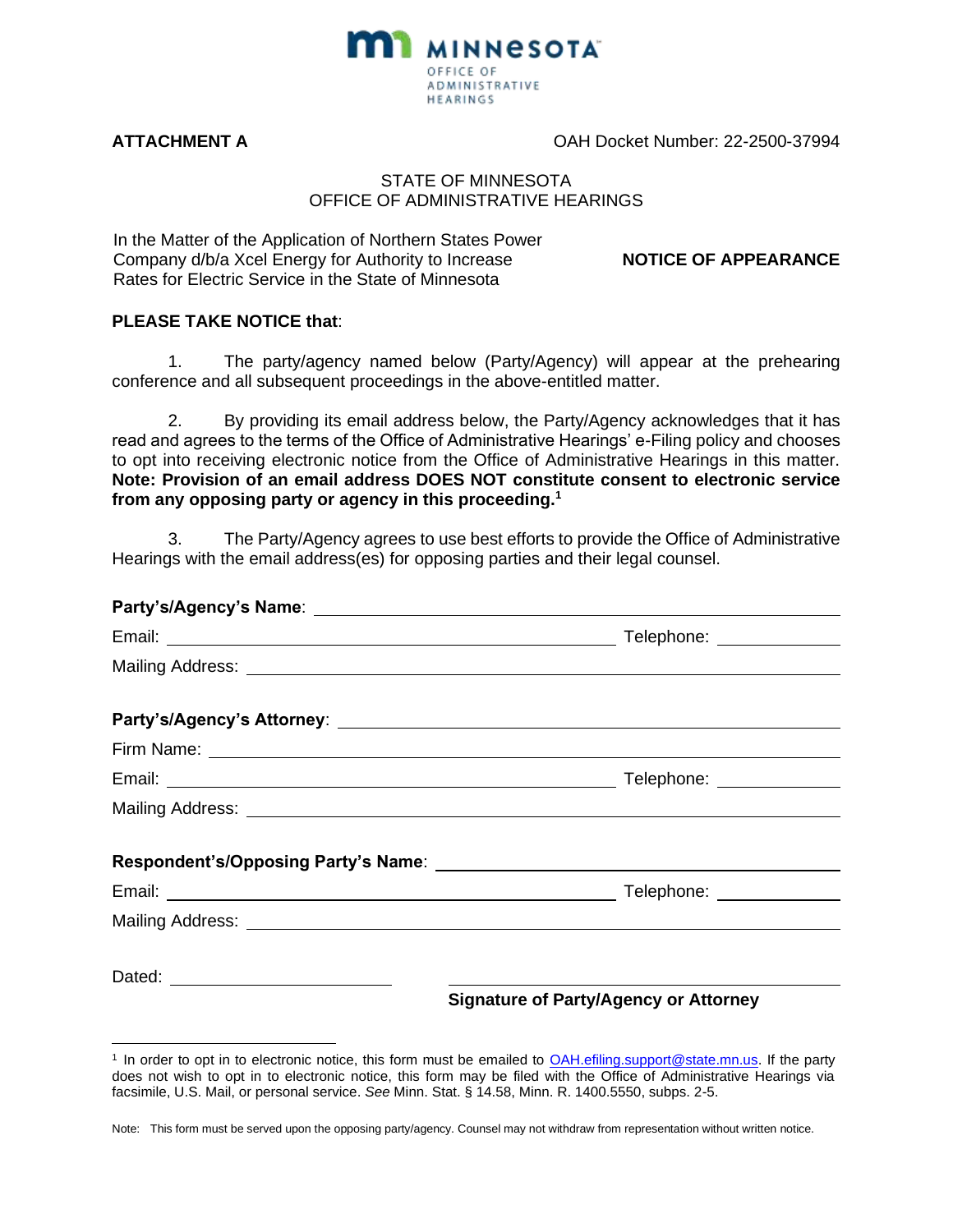## **CERTIFICATE OF SERVICE**

I, Chrishna Beard, hereby certify that I have this day, served a true and correct copy of the following document to all persons at the addresses indicated below or on the attached list by electronic filing, electronic mail, courier, interoffice mail or by depositing the same enveloped with postage paid in the United States mail at St. Paul, Minnesota.

#### **Minnesota Public Utilities Commission NOTICE OF AND ORDER FOR HEARING**

Docket Number **E-002/GR-21-630** Dated this 30th day of December, 2021

/s/ Chrishna Beard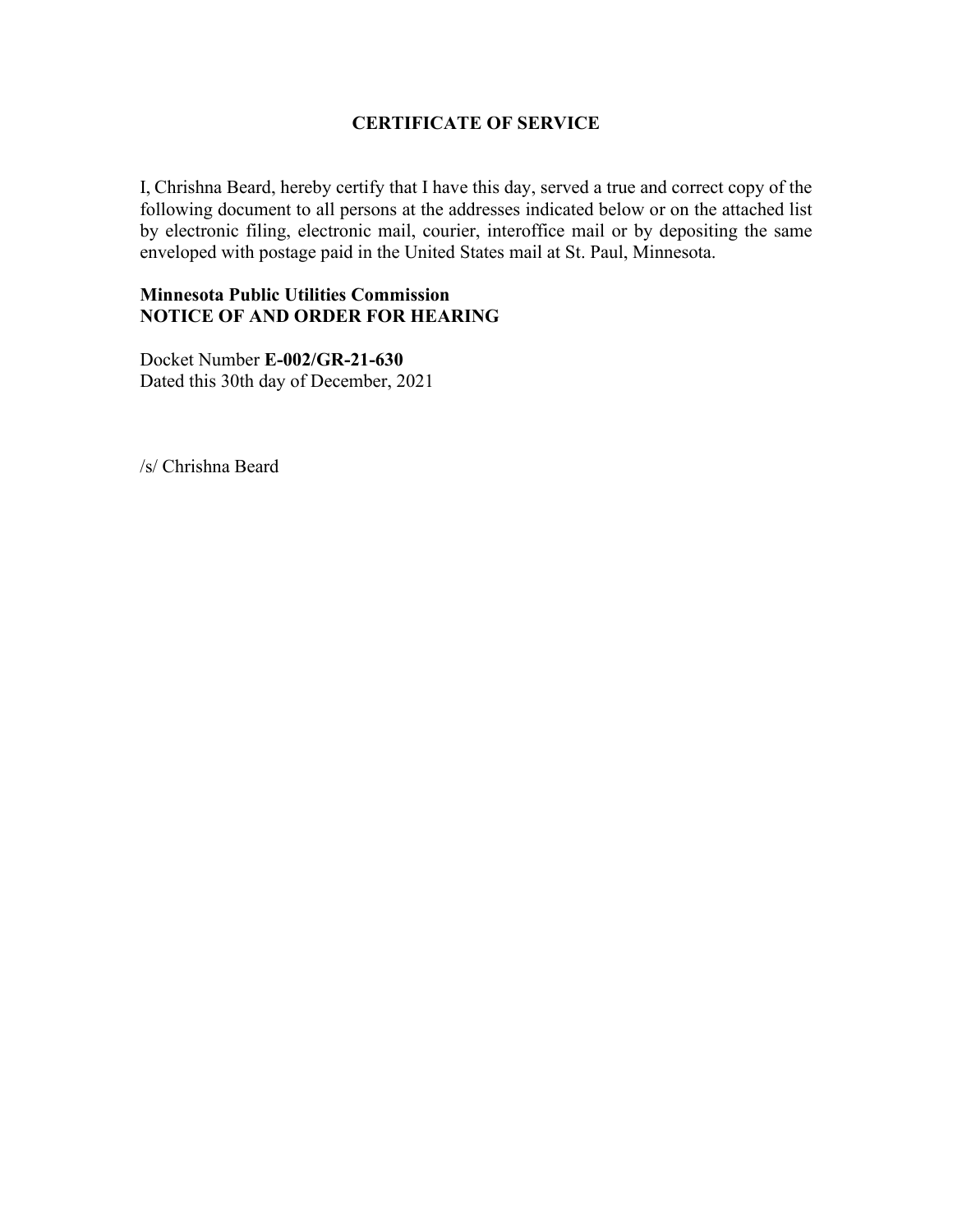| <b>First Name</b> | Last Name          | Email                                        | Company Name                              | Address                                                               | Delivery Method           | <b>View Trade Secret</b> | Service List Name      |
|-------------------|--------------------|----------------------------------------------|-------------------------------------------|-----------------------------------------------------------------------|---------------------------|--------------------------|------------------------|
| Alison C          | Archer             | aarcher@misoenergy.org                       | <b>MISO</b>                               | 2985 Ames Crossing Rd<br>Eagan,                                       | <b>Electronic Service</b> | No                       | OFF_SL_21-630_Official |
|                   |                    |                                              |                                           | <b>MN</b><br>55121                                                    |                           |                          |                        |
| Mara              | Ascheman           | mara.k.ascheman@xcelen<br>ergy.com           | <b>Xcel Energy</b>                        | 414 Nicollet Mall FI 5                                                | <b>Electronic Service</b> | No                       | OFF_SL_21-630_Official |
|                   |                    |                                              |                                           | Minneapolis,<br>MN<br>55401                                           |                           |                          |                        |
| Gail              | Baranko            | gail.baranko@xcelenergy.c Xcel Energy<br>lom |                                           | 414 Nicollet Mall7th Floor<br>Minneapolis,<br>MN<br>55401             | <b>Electronic Service</b> | <b>No</b>                | OFF_SL_21-630_Official |
| Jessica L         | Bayles             | Jessica.Bayles@stoel.com                     | Stoel Rives LLP                           | 1150 18th St NW Ste 325                                               | <b>Electronic Service</b> | No                       | OFF_SL_21-630_Official |
|                   |                    |                                              |                                           | Washington,<br>DC<br>20036                                            |                           |                          |                        |
| James J.          | Bertrand           | ames.bertrand@stinson.co STINSON LLP<br>l m  |                                           | 50 S 6th St Ste 2600                                                  | <b>Electronic Service</b> | No                       | OFF_SL_21-630_Official |
|                   |                    |                                              |                                           | Minneapolis,<br><b>MN</b><br>55402                                    |                           |                          |                        |
| Elizabeth         | <b>Brama</b>       | ebrama@taftlaw.com                           | Taft Stettinius & Hollister<br><b>LLP</b> | 2200 IDS Center<br>80 South 8th Street<br>Minneapolis,<br>MN<br>55402 | <b>Electronic Service</b> | No                       | OFF_SL_21-630_Official |
| James             | Canaday            | james.canaday@ag.state.<br>mn.us             | Office of the Attorney<br>General-RUD     | <b>Suite 1400</b><br>445 Minnesota St.<br>St. Paul,<br>MN<br>55101    | <b>Electronic Service</b> | No                       | OFF_SL_21-630_Official |
| John              | Coffman            | john@johncoffman.net                         | AARP                                      | 871 Tuxedo Blvd.                                                      | <b>Electronic Service</b> | No                       | OFF_SL_21-630_Official |
|                   |                    |                                              |                                           | St, Louis,<br><b>MO</b><br>63119-2044                                 |                           |                          |                        |
| Generic Notice    | Commerce Attorneys | commerce.attorneys@ag.st<br>ate.mn.us        | Office of the Attorney<br>General-DOC     | 445 Minnesota Street Suite<br>1400                                    | <b>Electronic Service</b> | Yes                      | OFF_SL_21-630_Official |
|                   |                    |                                              |                                           | St. Paul,<br>MN<br>55101                                              |                           |                          |                        |
| Riley             | Conlin             | riley.conlin@stoel.com                       | <b>Stoel Rives LLP</b>                    | 33 S. 6th Street<br><b>Suite 4200</b><br>Minneapolis,<br>MN<br>55402  | <b>Electronic Service</b> | No                       | OFF_SL_21-630_Official |
|                   |                    |                                              |                                           |                                                                       |                           |                          |                        |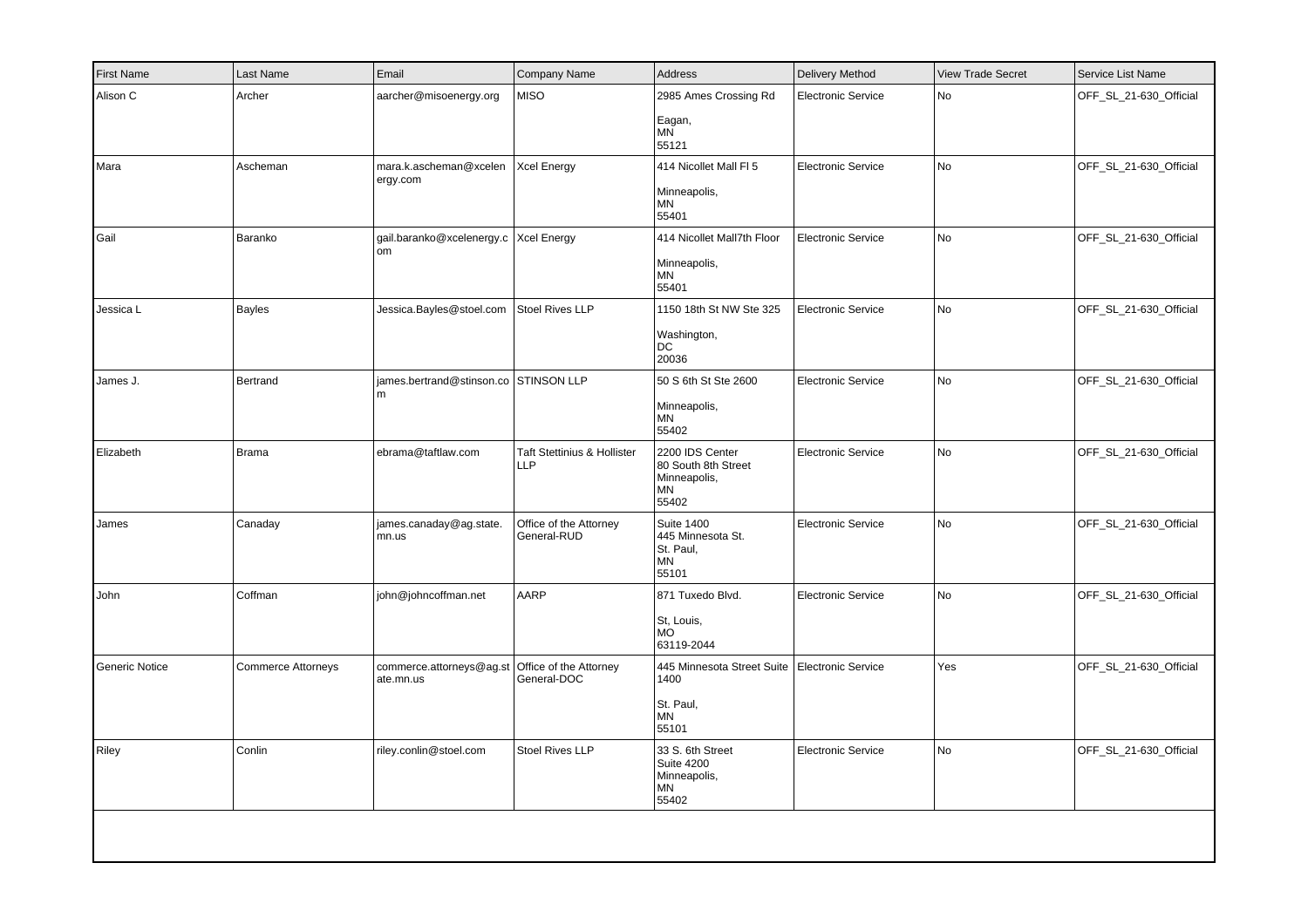| <b>First Name</b> | Last Name | Email                                                  | Company Name                           | Address                                                                                 | <b>Delivery Method</b>    | <b>View Trade Secret</b> | Service List Name      |
|-------------------|-----------|--------------------------------------------------------|----------------------------------------|-----------------------------------------------------------------------------------------|---------------------------|--------------------------|------------------------|
| <b>Brooke</b>     | Cooper    | bcooper@allete.com                                     | Minnesota Power                        | 30 W Superior St<br>Duluth,<br><b>MN</b><br>558022191                                   | <b>Electronic Service</b> | No                       | OFF_SL_21-630_Official |
| George            | Crocker   | gwillc@nawo.org                                        | North American Water<br>Office         | PO Box 174<br>Lake Elmo,<br>ΜN<br>55042                                                 | Electronic Service        | No                       | OFF_SL_21-630_Official |
| James             | Denniston | james.r.denniston@xcelen<br>ergy.com                   | Xcel Energy Services, Inc.             | 414 Nicollet Mall, 401-8<br>Minneapolis,<br><b>MN</b><br>55401                          | <b>Electronic Service</b> | No                       | OFF_SL_21-630_Official |
| Brian             | Edstrom   | briane@cubminnesota.org                                | Citizens Utility Board of<br>Minnesota | 332 Minnesota St<br>Ste W1360<br>Saint Paul,<br>MN<br>55101                             | <b>Electronic Service</b> | No                       | OFF_SL_21-630_Official |
| Rebecca           | Eilers    | rebecca.d.eilers@xcelener<br>gy.com                    | Xcel Energy                            | 414 Nicollet Mall - 401 7th<br>Floor<br>Minneapolis,<br>MN<br>55401                     | <b>Electronic Service</b> | No                       | OFF_SL_21-630_Official |
| John              | Farrell   | jfarrell@ilsr.org                                      | Institute for Local Self-<br>Reliance  | 2720 E. 22nd St<br>Institute for Local Self-<br>Reliance<br>Minneapolis,<br>MN<br>55406 | <b>Electronic Service</b> | No.                      | OFF_SL_21-630_Official |
| Sharon            | Ferguson  | sharon.ferguson@state.mn Department of Commerce<br>.us |                                        | 85 7th Place E Ste 280<br>Saint Paul,<br>MN<br>551012198                                | <b>Electronic Service</b> | No                       | OFF_SL_21-630_Official |
| Lucas             | Franco    | Ifranco@liunagroc.com                                  | <b>LIUNA</b>                           | 81 Little Canada Rd E<br>Little Canada,<br><b>MN</b><br>55117                           | <b>Electronic Service</b> | No                       | OFF_SL_21-630_Official |
| Edward            | Garvey    | garveyed@aol.com                                       | Residence                              | 32 Lawton St<br>Saint Paul,<br>ΜN<br>55102                                              | <b>Electronic Service</b> | No                       | OFF_SL_21-630_Official |
|                   |           |                                                        |                                        |                                                                                         |                           |                          |                        |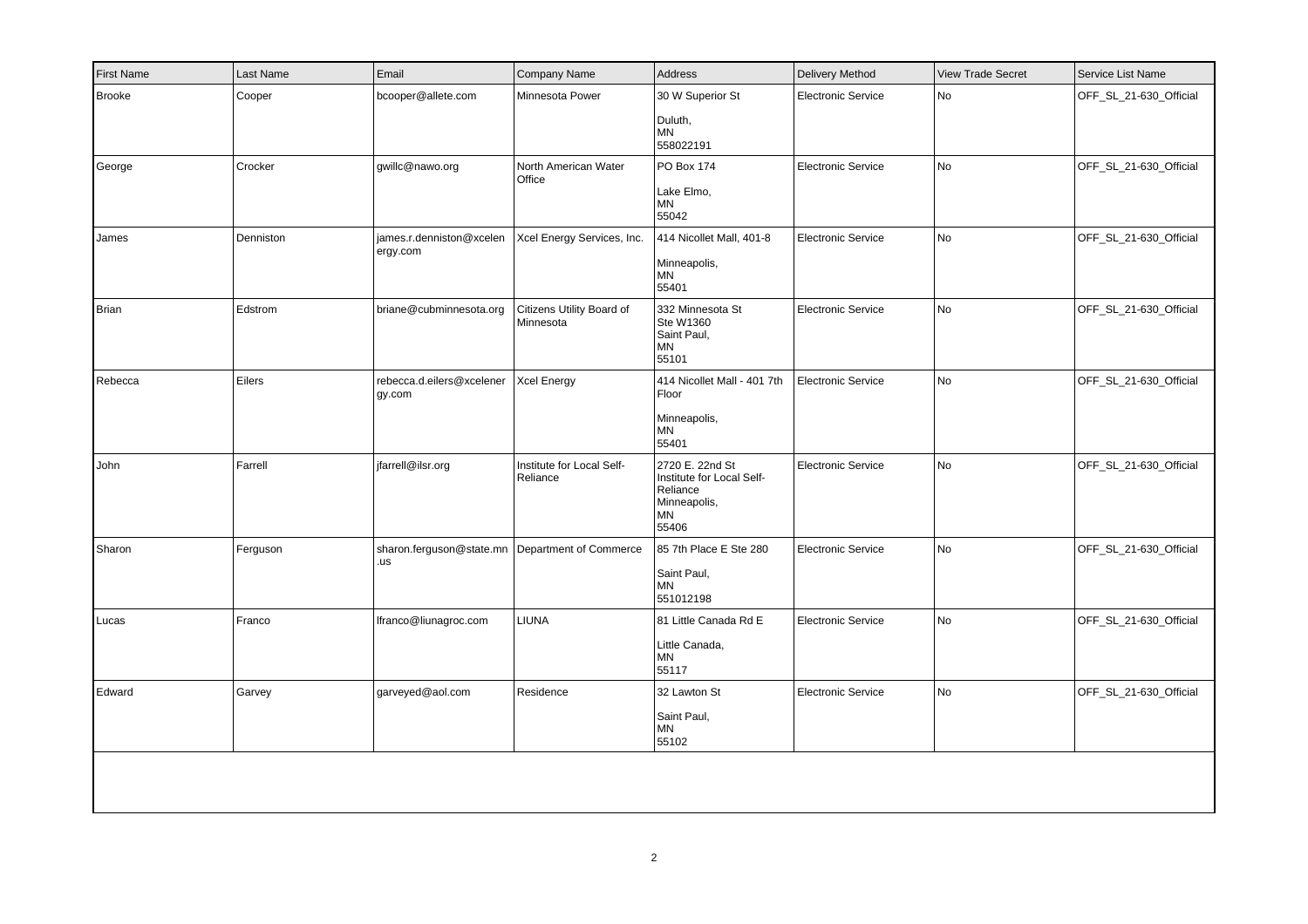| First Name       | Last Name        | Email                                                | Company Name                                              | Address                                                                      | Delivery Method           | <b>View Trade Secret</b> | Service List Name      |
|------------------|------------------|------------------------------------------------------|-----------------------------------------------------------|------------------------------------------------------------------------------|---------------------------|--------------------------|------------------------|
| Edward           | Garvey           | edward.garvey@AESLcons AESL Consulting<br>ulting.com |                                                           | 32 Lawton St<br>Saint Paul,<br>MN<br>55102-2617                              | <b>Electronic Service</b> | <b>No</b>                | OFF SL 21-630 Official |
| Janet            | Gonzalez         | Janet.gonzalez@state.mn.<br><b>us</b>                | Public Utilities Commission Suite 350                     | 121 7th Place East<br>St. Paul,<br>MN<br>55101                               | <b>Electronic Service</b> | No                       | OFF_SL_21-630_Official |
| <b>Matthew B</b> | Harris           | matt.b.harris@xcelenergy.c   XCEL ENERGY<br>om       |                                                           | 401 Nicollet Mall FL 8<br>Minneapolis,<br><b>MN</b><br>55401                 | <b>Electronic Service</b> | No                       | OFF_SL_21-630_Official |
| Amber            | Hedlund          | amber.r.hedlund@xcelener<br>gy.com                   | Northern States Power<br>Company dba Xcel Energy-<br>Elec | 414 Nicollet Mall, 401-7<br>Minneapolis,<br>MN<br>55401                      | <b>Electronic Service</b> | <b>No</b>                | OFF_SL_21-630_Official |
| Adam             | Heinen           | aheinen@dakotaelectric.co<br>m                       | Dakota Electric Association   4300 220th St W             | Farmington,<br>MN<br>55024                                                   | <b>Electronic Service</b> | No                       | OFF_SL_21-630_Official |
| Michael          | Hoppe            | lu23@ibew23.org                                      | Local Union 23, I.B.E.W.                                  | 445 Etna Street<br>Ste. 61<br>St. Paul,<br><b>MN</b><br>55106                | <b>Electronic Service</b> | No                       | OFF_SL_21-630_Official |
| Geoffrey         | Inge             | ginge@regintllc.com                                  | Regulatory Intelligence LLC PO Box 270636                 | Superior,<br><b>CO</b><br>80027-9998                                         | <b>Electronic Service</b> | No                       | OFF_SL_21-630_Official |
| Alan             | Jenkins          | aj@jenkinsatlaw.com                                  | Jenkins at Law                                            | 2950 Yellowtail Ave.<br>Marathon,<br>FL.<br>33050                            | <b>Electronic Service</b> | No                       | OFF_SL_21-630_Official |
| Richard          | Johnson          | Rick.Johnson@lawmoss.co   Moss & Barnett<br>m        |                                                           | 150 S. 5th Street<br><b>Suite 1200</b><br>Minneapolis,<br><b>MN</b><br>55402 | <b>Electronic Service</b> | No                       | OFF_SL_21-630_Official |
| Sarah            | Johnson Phillips | sarah.phillips@stoel.com                             | Stoel Rives LLP                                           | 33 South Sixth Street<br><b>Suite 4200</b><br>Minneapolis,<br>MN<br>55402    | <b>Electronic Service</b> | No                       | OFF_SL_21-630_Official |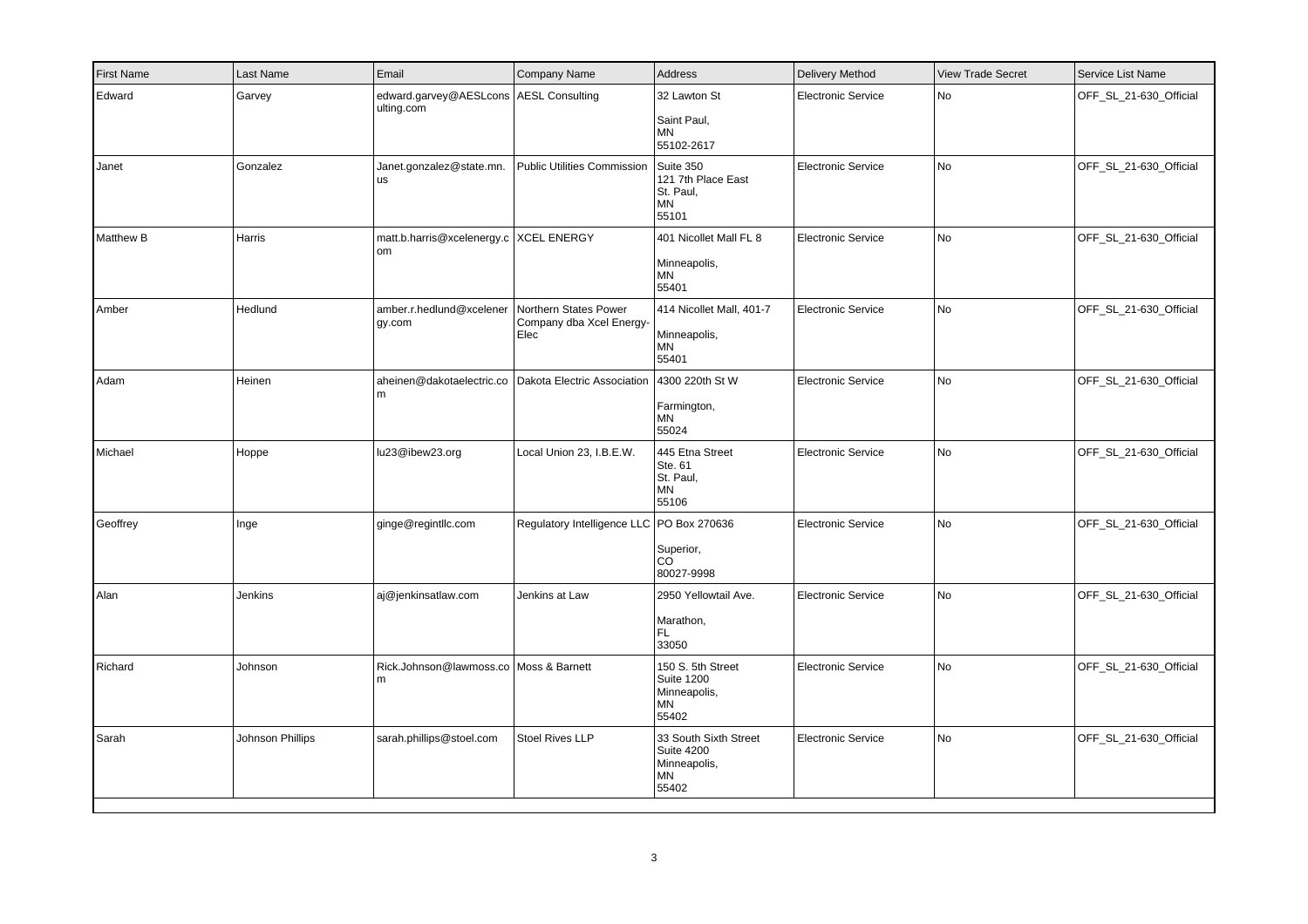| <b>First Name</b> | Last Name     | Email                              | Company Name                                         | Address                                                                      | Delivery Method           | <b>View Trade Secret</b> | Service List Name      |
|-------------------|---------------|------------------------------------|------------------------------------------------------|------------------------------------------------------------------------------|---------------------------|--------------------------|------------------------|
| Thomas            | Koehler       | TGK@IBEW160.org                    | Local Union #160, IBEW                               | 2909 Anthony Ln                                                              | <b>Electronic Service</b> | No                       | OFF_SL_21-630_Official |
|                   |               |                                    |                                                      | St Anthony Village,<br><b>MN</b><br>55418-3238                               |                           |                          |                        |
| Michael           | Krikava       | mkrikava@taftlaw.com               | <b>Taft Stettinius &amp; Hollister</b><br><b>LLP</b> | 2200 IDS Center<br>80 S 8th St<br>Minneapolis,<br>ΜN<br>55402                | <b>Electronic Service</b> | No                       | OFF_SL_21-630_Official |
| Carmel            | Laney         | carmel.laney@stoel.com             | Stoel Rives LLP                                      | 33 South Sixth Street<br><b>Suite 4200</b><br>Minneapolis,<br>MN<br>55402    | <b>Electronic Service</b> | No                       | OFF_SL_21-630_Official |
| Peder             | Larson        | plarson@larkinhoffman.co<br>l m    | Larkin Hoffman Daly &<br>Lindgren, Ltd.              | 8300 Norman Center Drive<br><b>Suite 1000</b><br>Bloomington,<br>MN<br>55437 | Electronic Service        | <b>No</b>                | OFF_SL_21-630_Official |
| Annie             | Levenson Falk | annielf@cubminnesota.org           | Citizens Utility Board of<br>Minnesota               | 332 Minnesota Street,<br>Suite W1360<br>St. Paul,<br>MN<br>55101             | <b>Electronic Service</b> | No                       | OFF_SL_21-630_Official |
| Ryan              | Long          | ryan.j.long@xcelenergy.co<br>m     | Xcel Energy                                          | 414 Nicollet Mall<br>401 8th Floor<br>Minneapolis,<br><b>MN</b><br>55401     | <b>Electronic Service</b> | No                       | OFF_SL_21-630_Official |
| Kavita            | Maini         | kmaini@wi.rr.com                   | KM Energy Consulting,<br><b>LLC</b>                  | 961 N Lost Woods Rd<br>Oconomowoc,<br>WI<br>53066                            | <b>Electronic Service</b> | No                       | OFF_SL_21-630_Official |
| Pam               | Marshall      | pam@energycents.org                | <b>Energy CENTS Coalition</b>                        | 823 7th St E<br>St. Paul,<br>MN<br>55106                                     | <b>Electronic Service</b> | No                       | OFF_SL_21-630_Official |
| Mary              | Martinka      | mary.a.martinka@xcelener<br>gy.com | Xcel Energy Inc                                      | 414 Nicollet Mall<br>7th Floor<br>Minneapolis,<br>MN<br>55401                | Electronic Service        | <b>No</b>                | OFF_SL_21-630_Official |
| Brian             | Meloy         | brian.meloy@stinson.com            | <b>STINSON LLP</b>                                   | 50 S 6th St Ste 2600<br>Minneapolis,<br>MN<br>55402                          | <b>Electronic Service</b> | No                       | OFF_SL_21-630_Official |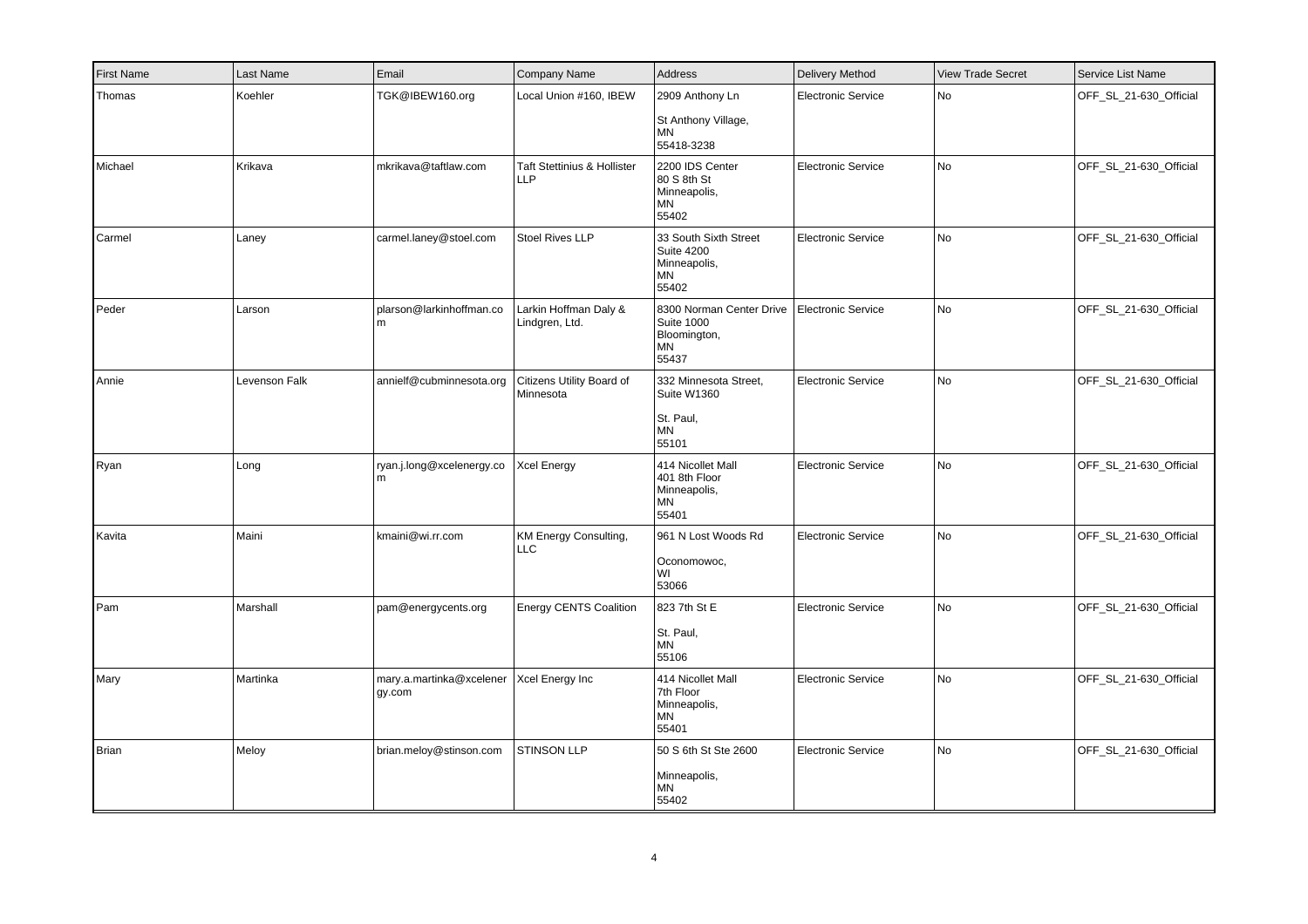| <b>First Name</b> | Last Name    | Email                                                                     | Company Name                                               | Address                                                                          | <b>Delivery Method</b>    | <b>View Trade Secret</b> | Service List Name      |
|-------------------|--------------|---------------------------------------------------------------------------|------------------------------------------------------------|----------------------------------------------------------------------------------|---------------------------|--------------------------|------------------------|
| Joseph            | Meyer        | joseph.meyer@ag.state.mn<br>.us                                           | Office of the Attorney<br>General-RUD                      | Bremer Tower, Suite 1400<br>445 Minnesota Street<br>St Paul,<br>ΜN<br>55101-2131 | Electronic Service        | <b>No</b>                | OFF_SL_21-630_Official |
| Stacy             | Miller       | stacy.miller@minneapolism City of Minneapolis<br>n.gov                    |                                                            | 350 S. 5th Street<br>Room M 301<br>Minneapolis,<br>ΜN<br>55415                   | <b>Electronic Service</b> | No                       | OFF_SL_21-630_Official |
| David             | Moeller      | dmoeller@allete.com                                                       | Minnesota Power                                            | 30 W Superior St<br>Duluth,<br><b>MN</b><br>558022093                            | <b>Electronic Service</b> | No                       | OFF_SL_21-630_Official |
| Andrew            | Moratzka     | andrew.moratzka@stoel.co Stoel Rives LLP<br>l m                           |                                                            | 33 South Sixth St Ste 4200<br>Minneapolis,<br>MN<br>55402                        | <b>Electronic Service</b> | No                       | OFF_SL_21-630_Official |
| Christa           | Moseng       | christa.moseng@state.mn.<br>lus                                           | Office of Administrative<br>Hearings                       | P.O. Box 64620<br>Saint Paul,<br>MN<br>55164-0620                                | <b>Electronic Service</b> | <b>No</b>                | OFF SL 21-630 Official |
| David             | <b>Niles</b> | david.niles@avantenergy.c<br>lom                                          | Minnesota Municipal Power 220 South Sixth Street<br>Agency | <b>Suite 1300</b><br>Minneapolis,<br>Minnesota<br>55402                          | <b>Electronic Service</b> | No                       | OFF_SL_21-630_Official |
| Carol A.          | Overland     | overland@legalectric.org                                                  | Legalectric - Overland Law<br>Office                       | 1110 West Avenue<br>Red Wing,<br>ΜN<br>55066                                     | <b>Electronic Service</b> | No                       | OFF_SL_21-630_Official |
| Generic Notice    |              | Residential Utilities Division   residential.utilities@ag.stat<br>e.mn.us | Office of the Attorney<br>General-RUD                      | 1400 BRM Tower<br>445 Minnesota St<br>St. Paul,<br><b>MN</b><br>551012131        | <b>Electronic Service</b> | Yes                      | OFF_SL_21-630_Official |
| Kevin             | Reuther      | kreuther@mncenter.org                                                     | MN Center for<br><b>Environmental Advocacy</b>             | 26 E Exchange St, Ste 206<br>St. Paul,<br><b>MN</b><br>551011667                 | <b>Electronic Service</b> | No                       | OFF_SL_21-630_Official |
| Amanda            | Rome         | amanda.rome@xcelenergy.   Xcel Energy<br>  com                            |                                                            | 414 Nicollet Mall FL 5<br>Minneapoli,<br>MN<br>55401                             | <b>Electronic Service</b> | No                       | OFF_SL_21-630_Official |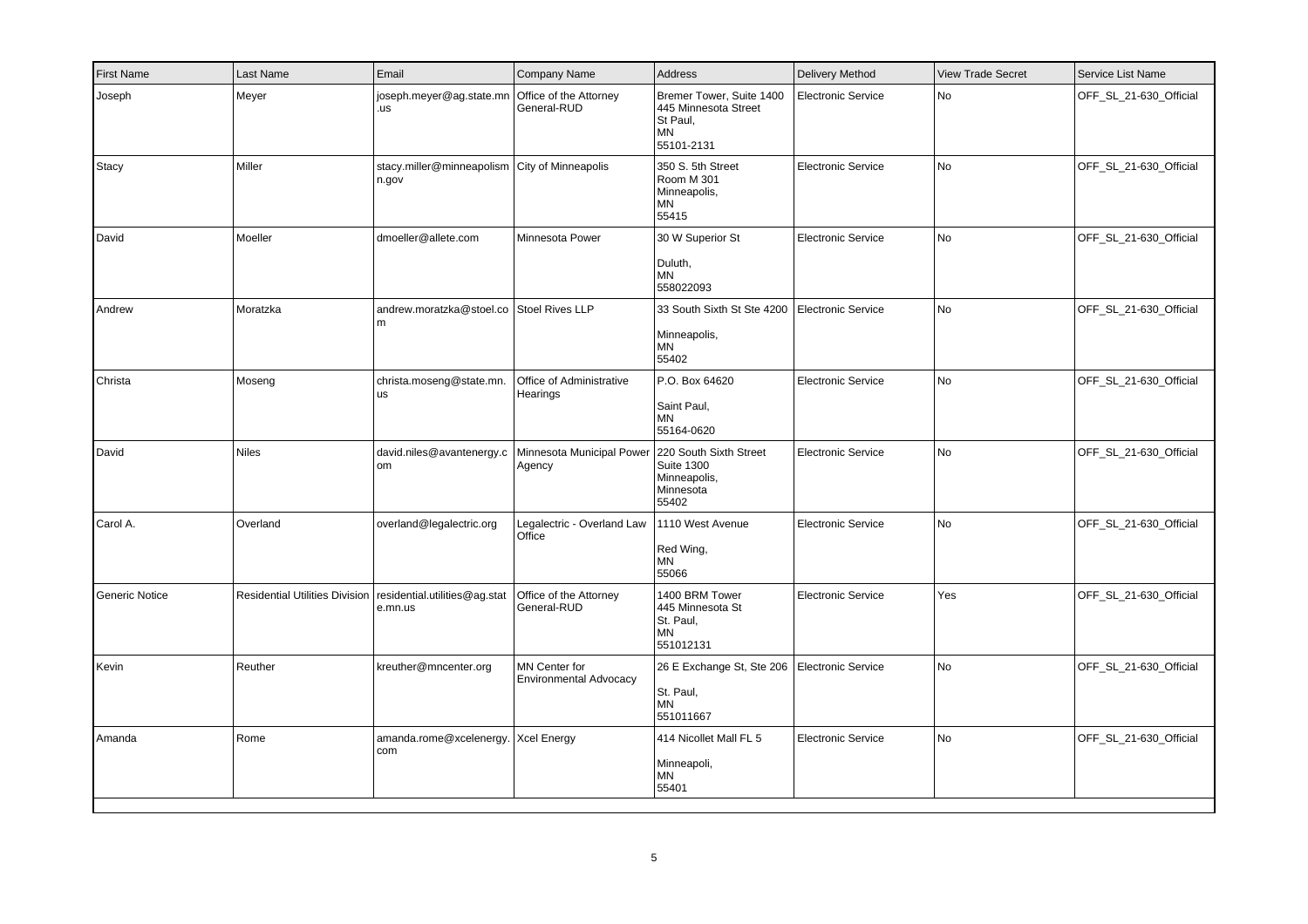| <b>First Name</b> | Last Name      | Email                                                     | Company Name                          | Address                                                                           | <b>Delivery Method</b>    | <b>View Trade Secret</b> | Service List Name      |
|-------------------|----------------|-----------------------------------------------------------|---------------------------------------|-----------------------------------------------------------------------------------|---------------------------|--------------------------|------------------------|
| Joseph L          | Sathe          | jsathe@kennedy-<br>graven.com                             | Kennedy & Graven,<br>Chartered        | 150 S 5th St Ste 700<br>Minneapolis,<br>MN<br>55402                               | <b>Electronic Service</b> | No                       | OFF SL 21-630 Official |
| Richard           | Savelkoul      | rsavelkoul@martinsquires.c Martin & Squires, P.A.<br>l om |                                       | 332 Minnesota Street Ste<br>W2750<br>St. Paul,<br><b>MN</b><br>55101              | <b>Electronic Service</b> | No                       | OFF_SL_21-630_Official |
| Peter             | Scholtz        | peter.scholtz@ag.state.mn.<br>lus.                        | Office of the Attorney<br>General-RUD | <b>Suite 1400</b><br>445 Minnesota Street<br>St. Paul,<br><b>MN</b><br>55101-2131 | <b>Electronic Service</b> | No                       | OFF_SL_21-630_Official |
| Will              | Seuffert       | Will.Seuffert@state.mn.us                                 | <b>Public Utilities Commission</b>    | 121 7th PI E Ste 350<br>Saint Paul,<br><b>MN</b><br>55101                         | Electronic Service        | Yes                      | OFF_SL_21-630_Official |
| Janet             | Shaddix Elling | shaddix@janetshaddix.co<br>l m                            | <b>Shaddix And Associates</b>         | 7400 Lyndale Ave S Ste<br>190<br>Richfield,<br>MN<br>55423                        | <b>Electronic Service</b> | No                       | OFF_SL_21-630_Official |
| Joshua            | Smith          | joshua.smith@sierraclub.or<br>١g                          |                                       | 85 Second St FL 2<br>San Francisco,<br>California<br>94105                        | <b>Electronic Service</b> | No                       | OFF_SL_21-630_Official |
| Ken               | Smith          | ken.smith@districtenergy.c<br> om                         | District Energy St. Paul Inc.         | 76 W Kellogg Blvd<br>St. Paul,<br>ΜN<br>55102                                     | <b>Electronic Service</b> | No                       | OFF_SL_21-630_Official |
| Beth H.           | Soholt         | bsoholt@windonthewires.or Wind on the Wires<br>١g         |                                       | 570 Asbury Street Suite<br>201<br>St. Paul,<br><b>MN</b><br>55104                 | <b>Electronic Service</b> | No                       | OFF_SL_21-630_Official |
| Byron E.          | <b>Starns</b>  | byron.starns@stinson.com                                  | STINSON LLP                           | 50 S 6th St Ste 2600<br>Minneapolis,<br>ΜN<br>55402                               | <b>Electronic Service</b> | No                       | OFF_SL_21-630_Official |
|                   |                |                                                           |                                       |                                                                                   |                           |                          |                        |